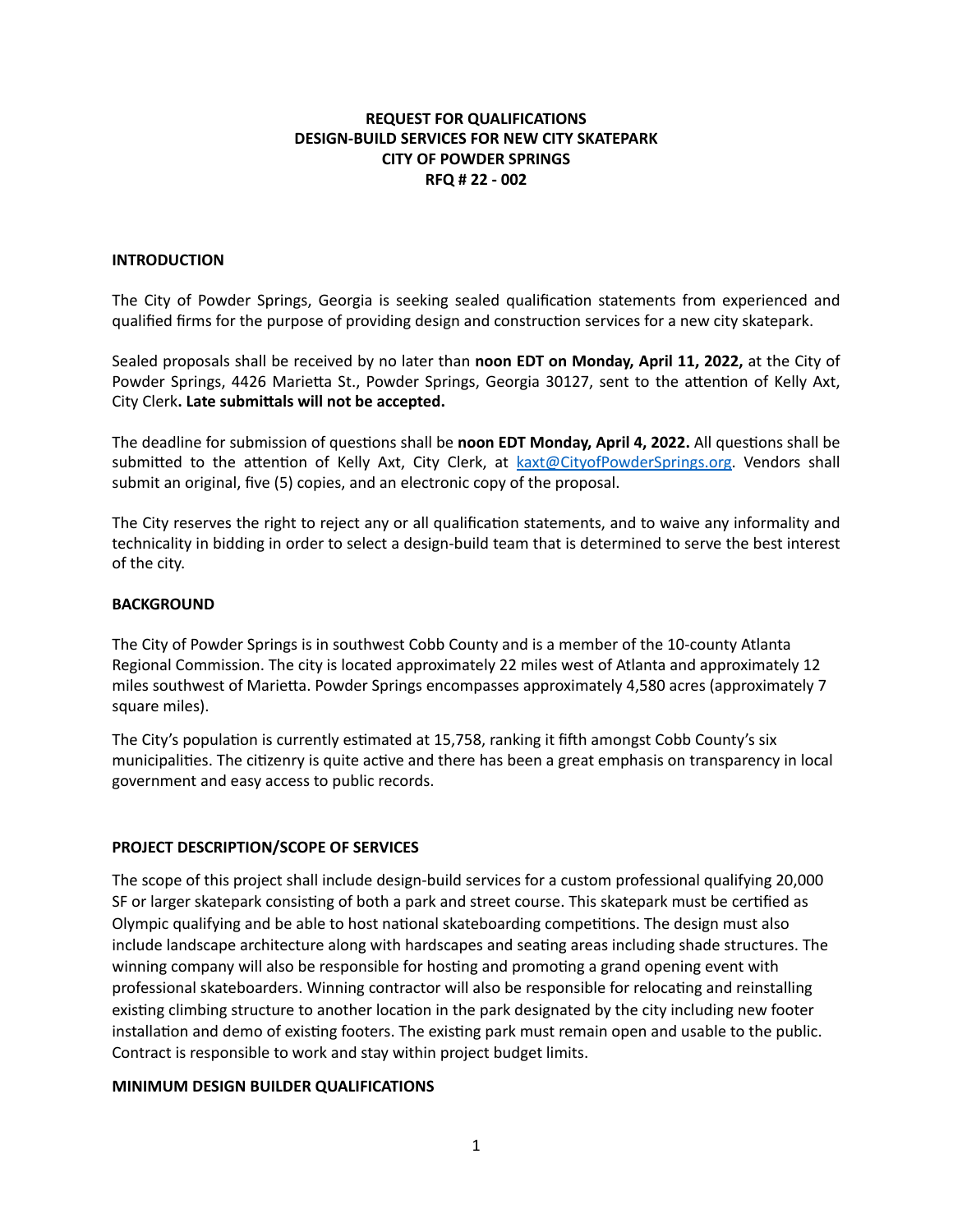- 1. Design Builder contractors shall have satisfactorily completed the installation of a minimum of five (5) skatepark projects in accordance with the project scope described in this RFQ.
- 2. Qualifying projects must include concrete skatepark structures of 20,000 Square feet in size of larger, constructed in the past five (5) years.
- 3. The Design-Build Contractor shall have provided all the structure improvements including grading and earth work, rebar work, fabricated metal work, concrete pool coping, concrete work, and shotcrete. Only skatepark structures where the complete construction of the project as described above was the sole responsibility of the Design-Build Contractor shall be considered as acceptable projects to evidence credible experience and qualifications of the bidding Design-Build Contractor.
- 4. Qualifying projects shall have utilized a Certified Nozzleman for all shotcrete installation work.

### **PROJECT BUDGET**

The project has a stated cost limitation of \$1,800,000 including all fees, demolition, general conditions, design, and construction costs.

### **COMPLETION SCHEDULE**

The skatepark shall be completed and available for use no later than March 31, 2023.

### **PROPOSAL CONTENTS**

To standardize responses and simplify the comparison and evaluation of responses, all proposals must be organized and submitted in the format listed below. The City of Powder Springs reserves the right to request further information, contact client references, and require interviews with any responding firm.

### **1. AUTHENITICATION LETTER**

The letter shall be executed by the Owner or authorized corporate officer of the Design Builder committing to the requirements of the RFQ and shall include the following information.

- a. Name and address of the entity submitting the statement of qualifications
- b. Name of person(s) authorized to represent the contractor and person(s) authorized to sign any contract that may result.
- c. Georgia commercial General Contractors license.
- d. Date entity was established.

### 2. **COMPANY BACKGROUND**

Provide information on company background to include the following.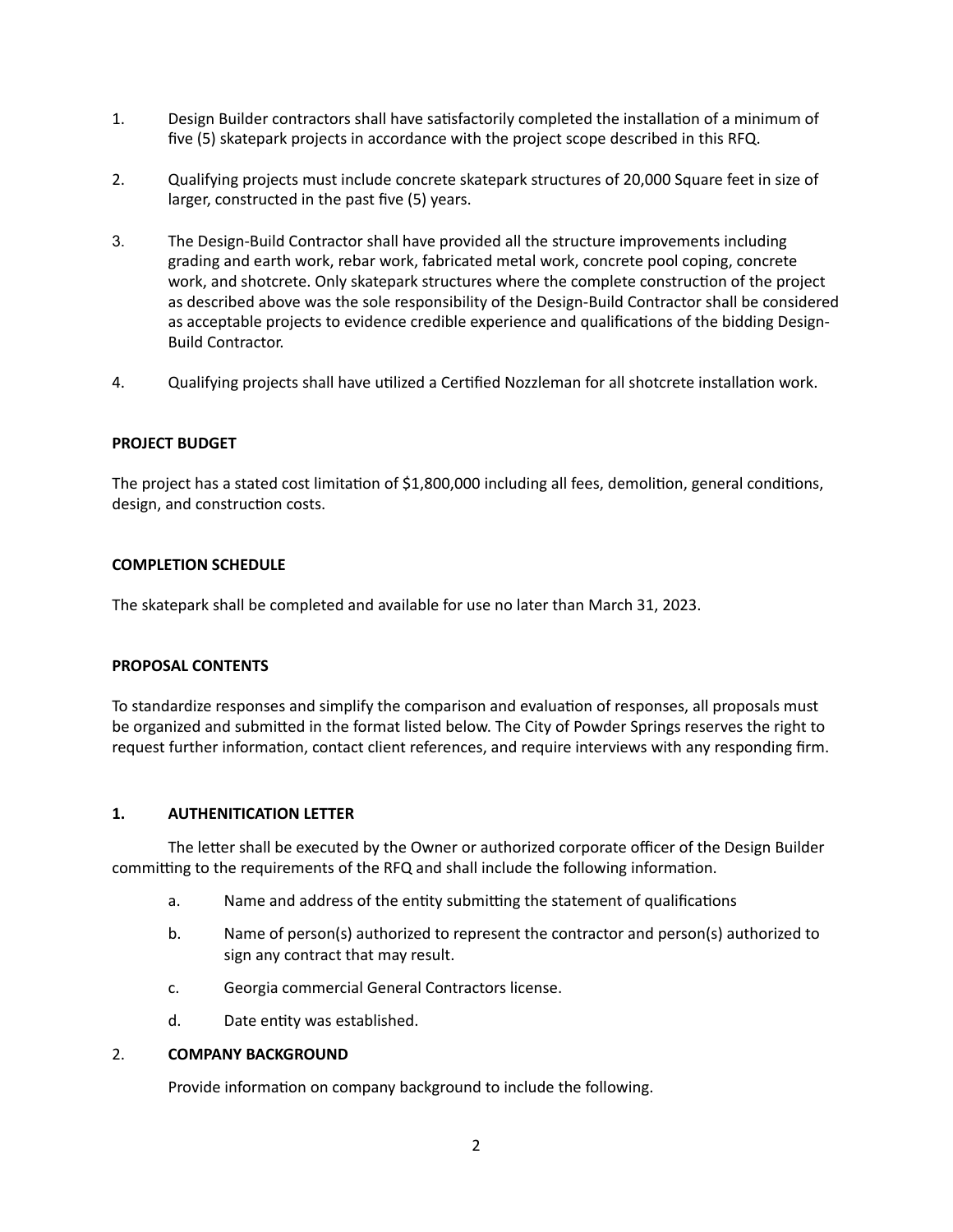- a. Firm local name, address, and phone number.
- b. Contact person, phone number, and e-mail address.
- c. Number of years in business.
- d. Size of firm (number of employees)
- e. Location of personnel that will be involved in project design and construction

### **3. RELEVANT EXPEREINCE**

- a. Provide information on the Design Build team's experience relative in providing design and construction services for skateparks
- b. Provide a minimum of five (5) references where your Design-Build team has provided design and construction services for skateparks similar in size and scope to the project described in this RFQ in the last five years. Include client name, location, contact person, phone number, and e-mail address, and final cost of each project.

Submitted reference projects shall include skateparks where the Design Builder has successfully completed competition course design and built skateparks for Regional, National, and Olympic Qualifying skateboard competitions.

### 4. **METHODOLOGY AND APPROACH**

Provide a brief synopsis summarizing your approach that demonstrates the Design Build team's understanding of the project scope and their overall vison for completion of a high-quality concrete skate park. Address strategy including an overview of how the team will design and build a skate park that represents multiple uses, a variety of skill abilities, a distribution of terrain primarily focused on street skating and inclusion of transition style elements that compliment, support, and reinforce goals of the skate park. The Design-Build team is encouraged to think creatively about the skate park design and should consider a concept that is focused on skateboarding but allows for the potential impact of a mixed-use public skate park, a sense of community and stewardship, a quality street skating environment able to host events, an engaging aesthetically pleasing design, environmentally sustainable development practices, and a cohesive sense of place within the larger community park. The design concept should encourage all park users to use, watch, and enjoy the facility.

In addition, the summary shall address why the Design-Build team feels theirs is the most qualified for the project, and how they will ensure that the project is completed on-time and within budget.

### **5. PROJECT STAFFING**

Provide an organizational chart depicting key personnel to be involved in this project including names of sub-contractors that will perform work on the project. Provide resumes of key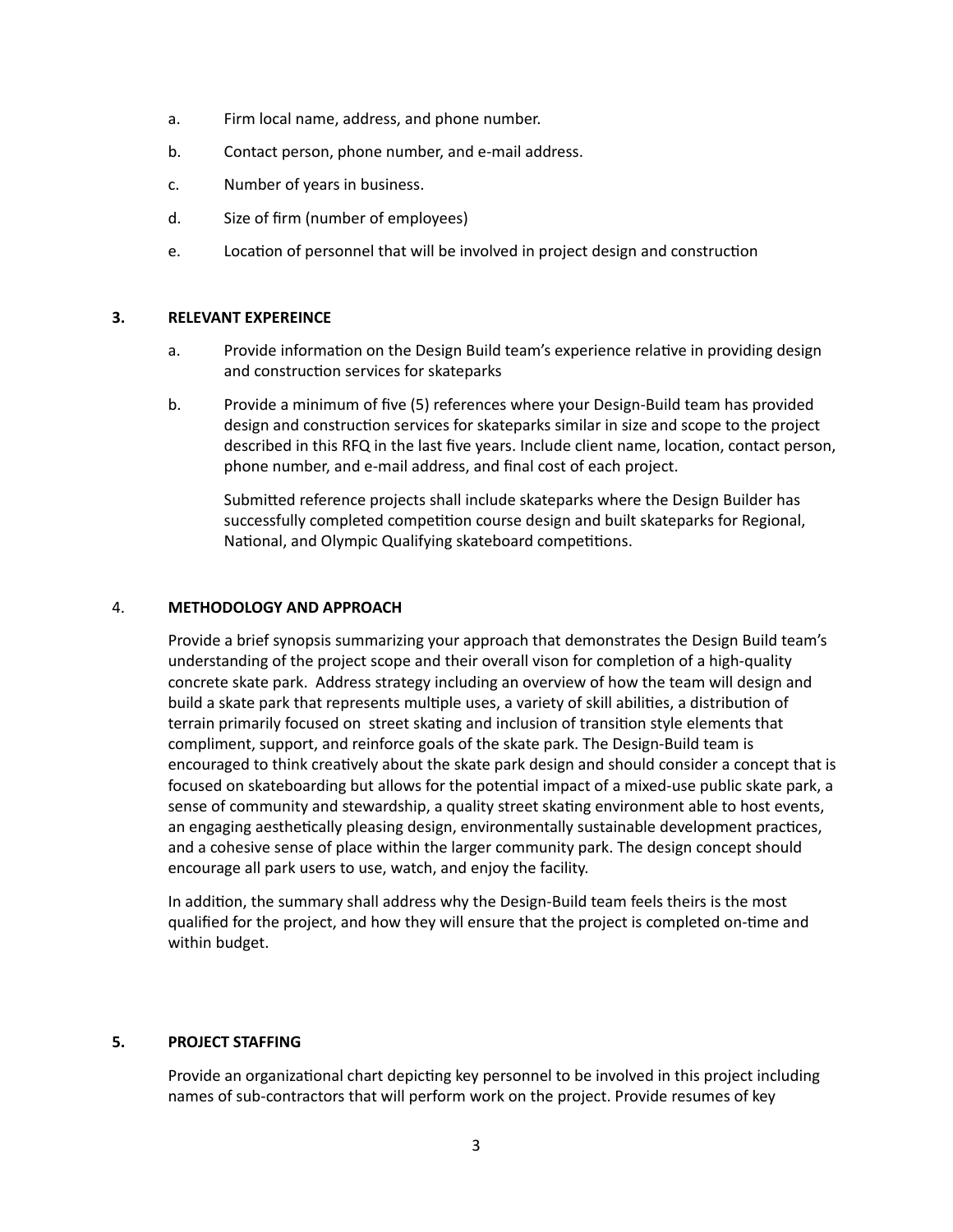personnel as well as contact information for the site superintendent or manager assigned to this project. Include relevant experience and similar skate park projects that the site superintendent and manager have successfully completed.

The city reserves the right to reject any subcontractor.

## **6. FINANCIAL STABILTY**

To address the contractor's current financial stability, provide complete answers to the following questions.

- a. Has the company ever had a voluntary or involuntary Bankruptcy Petition filed in its current or any prior name?
- b. Is any team member currently in default on any loan agreement with any bank, financial institution, or other entity?
- c. Has the company, any principal, any parent company, or any subsidiary ever been denied a surety bond?
- d. Have any of the principals ever had a claim made against them by their bonding company of had the bonding company threaten to bring a claim?
- e. Provide a list of any litigations or arbitrations where claims have been brought against the contractor in the last five years and the outcomes of each.

## **EVALUATION CRTERIA/SELECTION PROCESS**

Proposals will be evaluated based on the following factors by an evaluation team consisting of City management personnel. Factors are listed in order of relative importance. After evaluations are completed, the proposals will be ranked, and the award made to the firm whose proposal has been determined to be most advantageous to the city. Negotiations will be conducted with this contractor to reach an agreeable and fair and reasonable price. If an agreeable contract cannot be reached, a recommendation of award will be considered for the next highest ranked contractor.

- **1. COMPANY BACKGROUND/RELEVANT EXPEREINCE**
- **2. METHODOLOGY AND APPROACH**
- **3. PROPOSED PROJECT TEAM**
- **4. FINANCIAL STABILT**

## **SPECIAL INSTRUCTIONS**

**1. Scope Reduction Clause**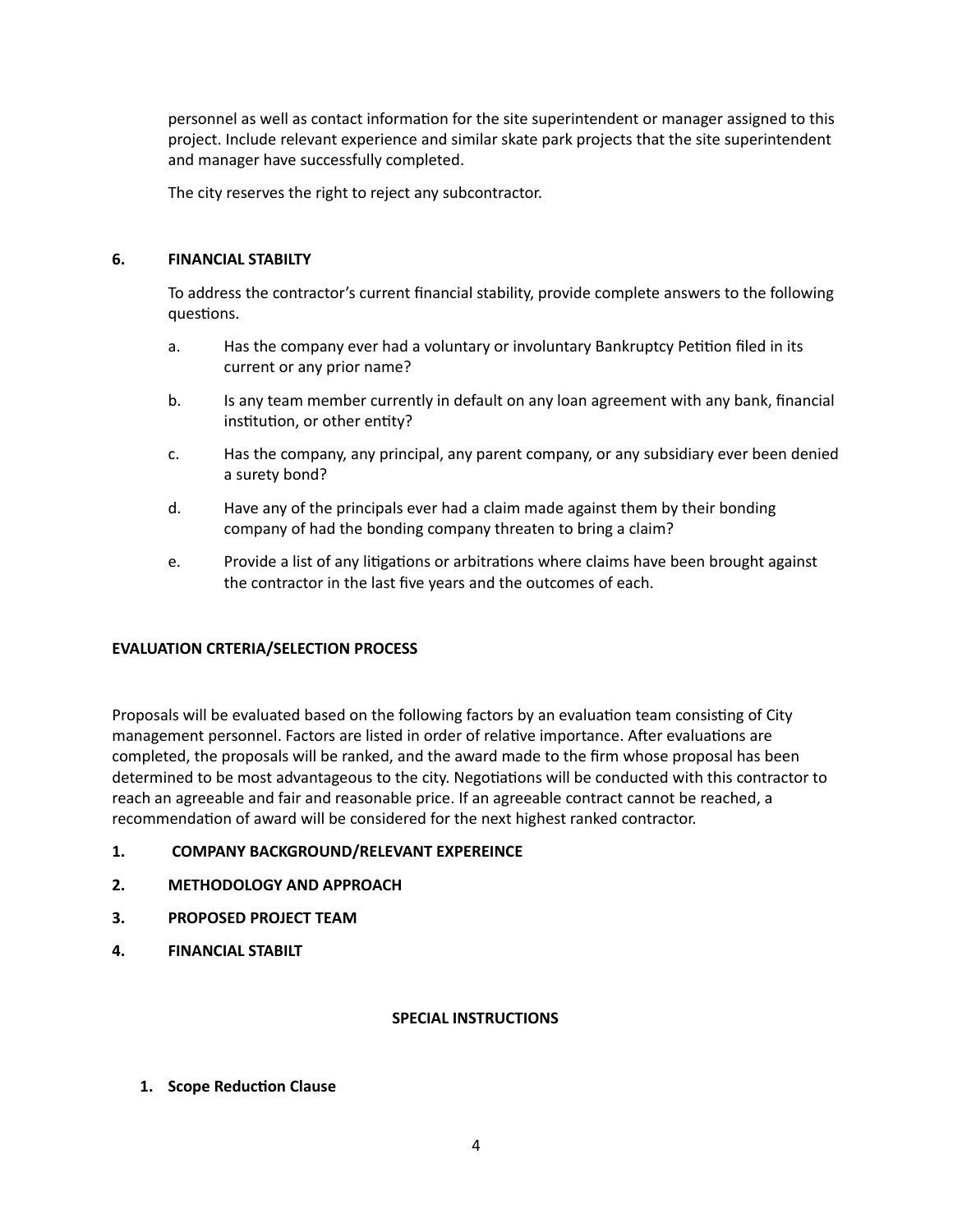The City of Powder Springs (the "City") reserves the right to reduce or increase the scope of the project. The City of Powder Springs, at its sole discretion, reserves the right to increase or decrease the scope of work to facilitate an award. This scope reduction clause will be enacted only if it is in the best interest of the city and constitutes no guarantee of scope.

## **2. Additional Work**

The City of Powder Springs reserves the right to add to the contract any future work, with the agreement of the vendor a mutually agreeable compensation term. This option will be enacted during the contract or within twelve months of the end of the contract, if in the best interest of the City, and with agreement of the vendor.

## **3. Insurance Requirements**

All Proposal submitted must be accompanied by a Certificate of Insurance in compliance with the minimum requirements of the State of Georgia to include worker's compensation. Upon Bid Award, Vendor shall present a Certificate naming the City of Powder Springs as Additional Insured. Vendor shall be responsible for all injuries or damages of any kind resulting from his work to persons or property. The minimum insurance requirements are as follows:

- a. Commercial General Liability Coverage for personal injury and/or property damage with a minimum limit of \$1,000,000 per occurrence.
- b. Commercial Excess Umbrella for liability for bodily injury and/or property: damage and in excess over other coverage in an amount of at least \$2,000,000 combined single limit.
- c. Worker's Compensation and Employers Liability Statutory coverage at a minimum of \$500,000 per accident.
- d. Each policy shall contain an endorsement that, in the event of change or cancellation, a thirty (30) days prior written notice must be sent by mail to the City.

## **4. Indemnification**

Vendor shall assume the obligation to indemnify and hold harmless the City, its officers, employees, engineers, associates, agents, sub vendors and representatives from and against any and all claims, damages, suits, fees, judgments, costs, expenses (including attorneys' fees), liability or payment arising out of, or through, injury to any person or persons including death and loss of services, or damage to property, suffered through any cause whatsoever in the work involved in the contract and to defend on their behalf any suit brought against them arising from such cause. Any and all damages and costs associated with and to pedestrians, vehicles, buildings, etc. are the sole responsibility of Vendor. The City may review any disputes and the City's decision shall be final.

## **5. Georgia Security and Immigration Compliance**

In compliance with the Georgia Security and Immigration Compliance act of 2006 Act 457, Section 2 of Senate Bill 529, Chapter 300-10-1 (O.C.G.A. 13-10-91), all vendors must comply with the abovementioned State of Georgia regulations by completing the provided affidavits relative to vendor and sub vendor stating affirmatively that the vendor and any sub vendors are registered and participating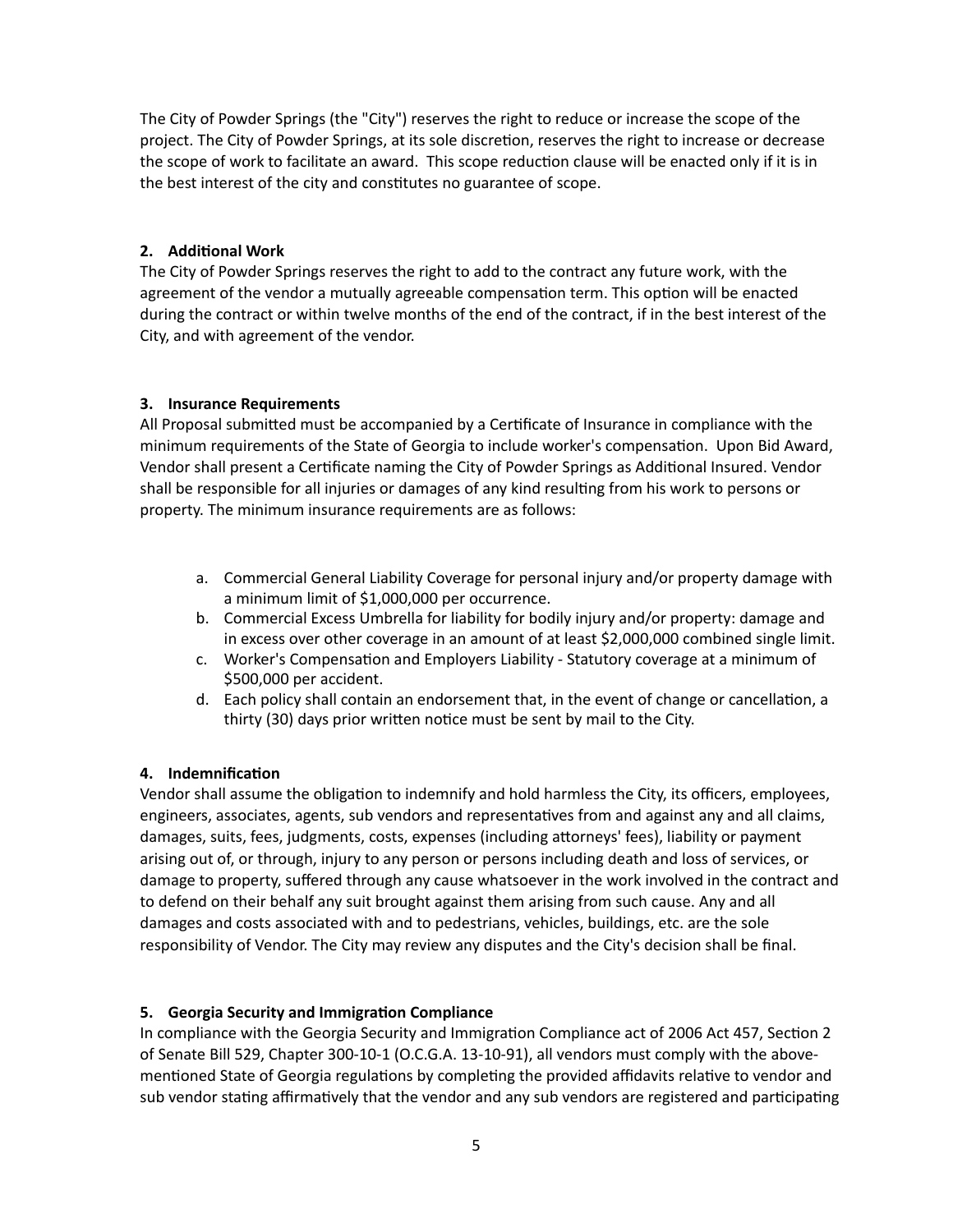in a federal work authorization program. All applicable affidavits have been included with this RFP and must be signed and provided with the Proposal submission.

## **6. Personnel**

Vendor shall only hire and employ individuals performing services hereunder with suitable training, experience, and skills to perform the services and the position to which such individual is assigned. Vendor shall, at its expense, conduct (or cause to be conducted), in compliance with all applicable laws, the following checks on each individual performing services hereunder:

- a. Background check, including the: (i) name and all names used in the previous seven years, (ii) date of birth, (iii) city, state, and country of birth, and (iv) passport number (if one is held) and issuing country, issue date and expiration date.
- b. Criminal checks; and
- c. Drug testing.

At the City's request, and to the extent permitted by law, Vendor shall provide copies of such checks with respect to any individual performing services hereunder, and the City shall comply with the law with respect to the use, retention, disposal and confidentiality of such information. With respect to any individual performing services hereunder that the City believes is (a) not conducting him or herself in accordance with the applicable code of conduct as provided to Vendor by the City from time to time, (b) improperly providing the services, (c) engaged in conduct that is criminal, fraudulent or likely to cause harm to the City's employees or property or (d) not adequately complying with the terms of the service contract, Vendor shall, upon the City's request, as soon as reasonably practicable: (i) if applicable, terminate such individual's access to City property, and (ii) remove such individual of his or her responsibility of providing services to the City.

## **7. Ordinances and Regulations**

Selected vendor(s) must comply with all pertinent federal, state and local ordinances and regulations. Vendor shall adhere to all City of Powder Springs ordinances pertaining to the work performed as found at

<http://library.municode.com/index.aspx?clientID=12469&stateID=10&statename=Georgia>

## 8. **Default and Termination**

a. **Default** - The City may on thirty (30) days written notice to the Vendor terminate the service contract, and without prejudice to any other remedy it may have, when the Vendor materially defaults in the performance of any provision of this specification, or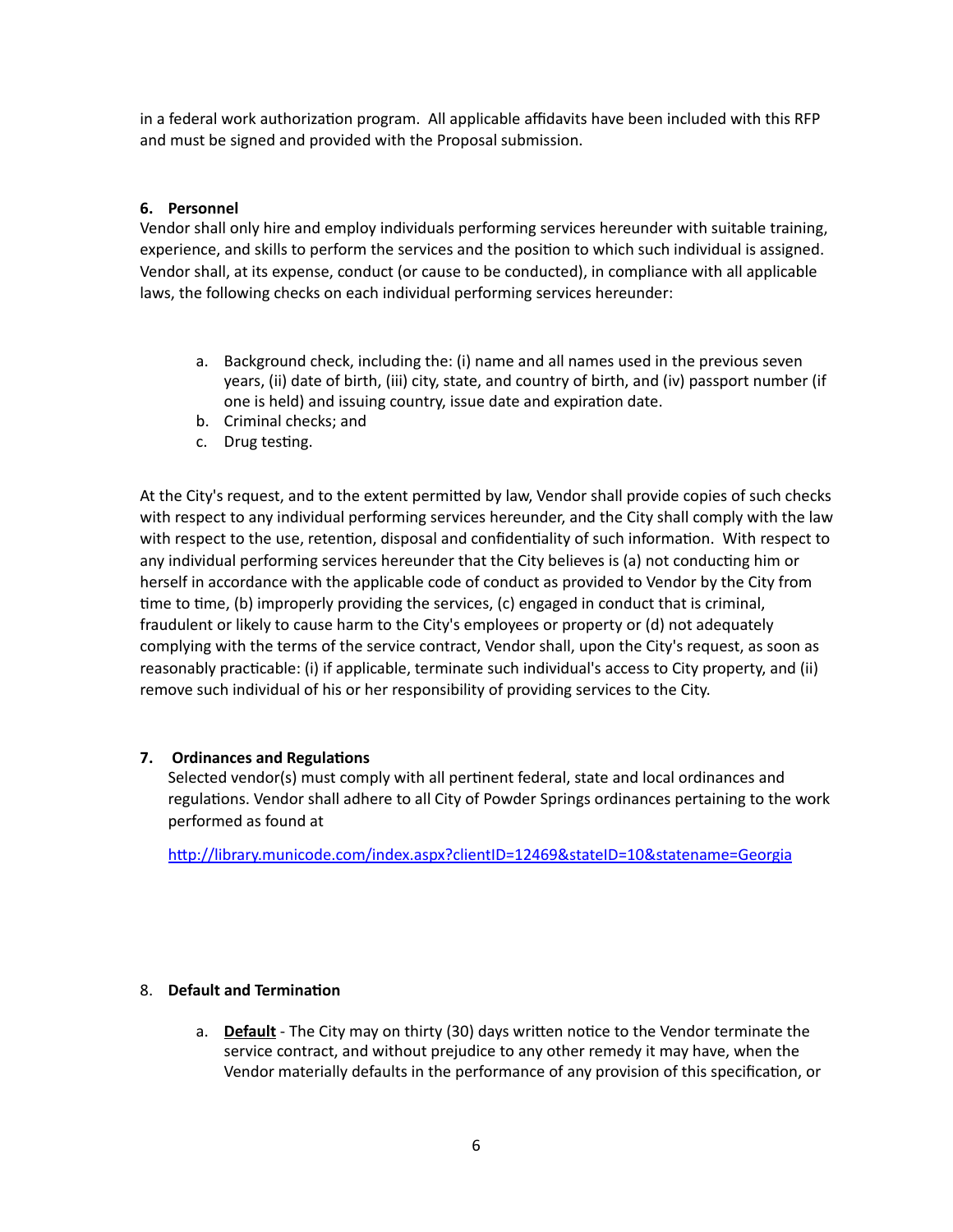materially fails to carry out the work in accordance with the provisions of the service contract. Default by the Vendor will include, but is not limited to, the following:

- i. Failure by the selected firm to provide service in accordance with the specifications.
- ii. Vendor fails to continually perform the service for three (3) consecutive business days during the term hereof for reasons other than a force majeure event.
- iii. Insolvency or filing of a voluntary or involuntary petition in bankruptcy court by the Vendor.
- iv. Commencement of a foreclosure proceeding of a lien against the facility or its conveyance in lieu of foreclosure.
- v. Vendor fails to cure any other breach of default in the performance of its duties or obligations set forth in the contract within five (5) days of receipt by Vendor of written notice of such breach or default.
- b. **Termination** The City may terminate the contract, for convenience purposes, upon sixty (60) days written notice. Upon any termination of the contract, the Vendor shall, unless notified in writing otherwise, take all reasonable precautions to complete the work in progress and to minimize the expenses of the City incident to such termination and the completion of the work. Thereafter, the Vendor shall promptly discontinue the work. The city will pay the Vendor all monies owed for work completed.
- c. **Termination Assistance Services** If requested by the City, Vendor shall provide the City with such assistance as may be required to transition the provision of the services from Vendor to a successor service provider without interruption to, or degradation of, the services, including, without limitation, continued provision of the services and any additional services as are reasonably requested by the City.

## **9. Required Submissions**

a. All Proposals must be submitted with one original and four (4) copies. All copies must contain all required forms, acknowledgements, affidavits of compliance with the Georgia Security and Immigration Act, verification of any required bid bonds and the bond check, a current occupational/business license, and a current and valid Certificate of Insurance showing the minimum insurance coverage as specified above.

## **City of Powder Springs, Georgia**

## **VENDOR AFFIDAVIT AND AGREEMENT**

By executing this affidavit, the undersigned vendor verifies its compliance with O.C.G.A. 13-10-91, stating affirmatively that the individual, firm, or corporation contracting with the City of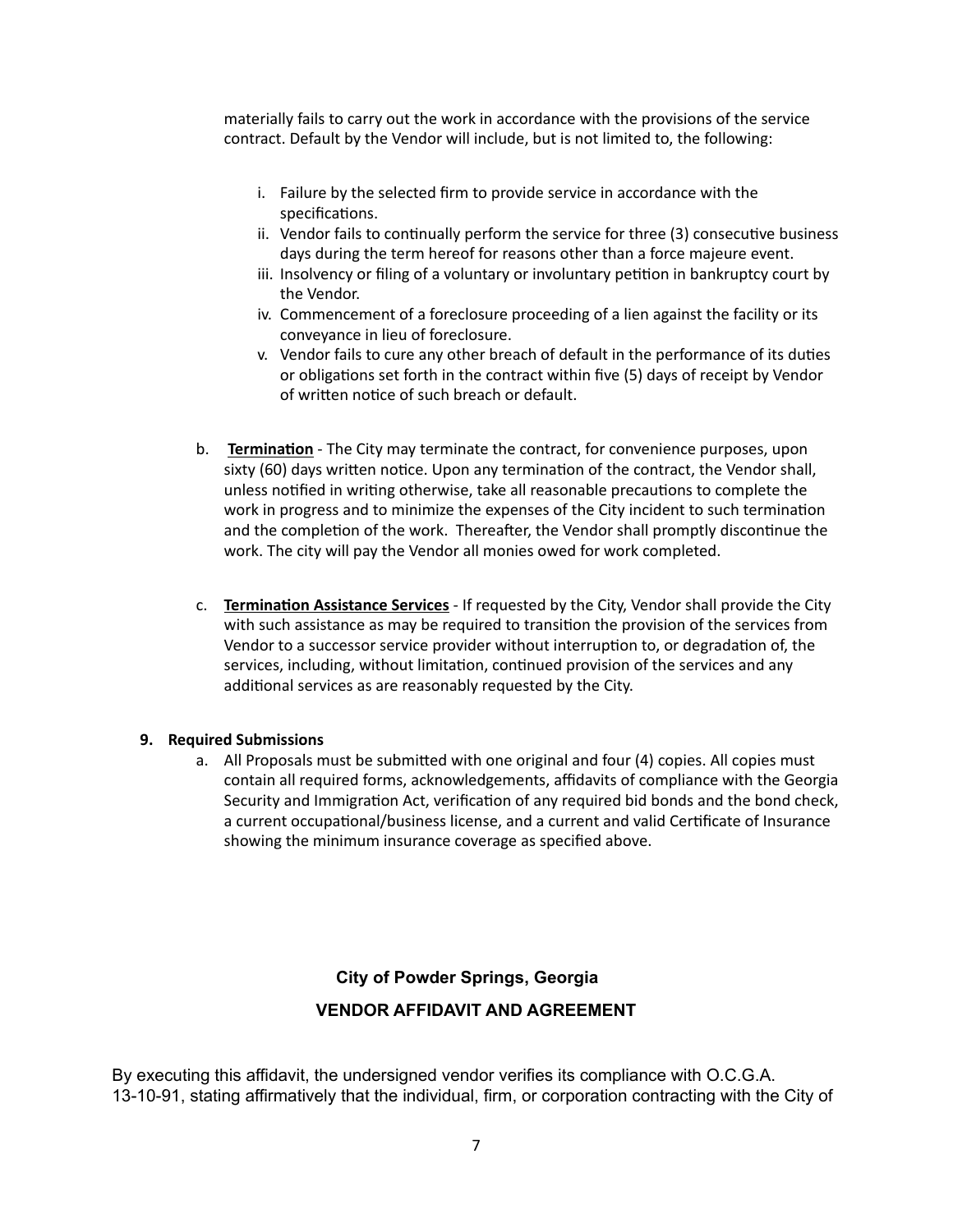Powder Springs has registered with and is participating in a federal work authorization program. As of the effective date of 13-10-91, the applicable federal work authorization programs (any of the electronic verification information of newly hired employees, pursuant to the Immigration Reform & Control Act of 1986 (IRCA) P.L.99-603); in accordance with the applicability provisions and deadlines established in O.C.G.A. 13-10-91. "EEV/Basic Rule Pilot Program" is operated by the U.S. Citizenship and Immigration Services Bureau of the U.S. Department of Homeland Security, in conjunction with the Social Security Administration.

The undersigned further agrees that, should it employ or contract with any sub vendor(s) in connection with the physical performance of services pursuant to this contract with the City of Powder Springs, vendor will secure from such vendor(s) similar verification of compliance with O.C.G.A. 13-10-91 on the Sub vendor Affidavit provided in Rule 300-10-01-08 or a substantially similar form. Vendor further agrees to maintain records of such compliance and provide a copy of each such verification to the City of Powder Springs at the time the sub vendor(s) is retained to provide the service.

\_\_\_\_\_\_\_\_\_\_\_\_\_\_\_\_\_\_\_\_\_\_\_\_\_\_\_\_\_\_\_\_\_\_\_\_\_\_\_\_\_\_ \_\_\_\_\_\_\_\_\_

EEV/Basic Pilot Program User Identification Number

\_\_\_\_\_\_\_\_\_\_\_\_\_\_\_\_\_\_\_\_\_\_\_\_\_\_\_\_\_\_\_\_\_\_\_\_\_\_\_\_\_\_

By: Authorized Officer or Agent Date Date Date Date

Title of Authorized Office or Agent

Subscribed and sworn before me on this, the

\_\_\_\_\_\_\_\_\_\_\_\_\_\_\_\_\_\_\_\_\_\_\_\_\_\_\_\_\_\_\_\_\_\_\_\_\_\_\_\_\_\_

day of \_\_\_\_\_\_\_\_\_\_\_\_\_\_\_\_, 2022

Notary Public: \_\_\_\_\_\_\_\_\_\_\_\_\_\_\_\_\_\_\_\_\_\_\_\_\_\_\_\_\_\_\_

My commission expires: **EXAMPLE** 

**City of Powder Springs, Georgia**

# **SUB VENDOR AFFIDAVIT AND AGREEMENT**

By executing this affidavit, the undersigned vendor verifies its compliance with O.C.G.A. 13-10-91, stating affirmatively that the individual, firm, or corporation contracting with the City of Powder Springs has registered with and is participating in a federal work authorization program. As of the effective date of 13-10-91, the applicable federal work authorization programs (any of